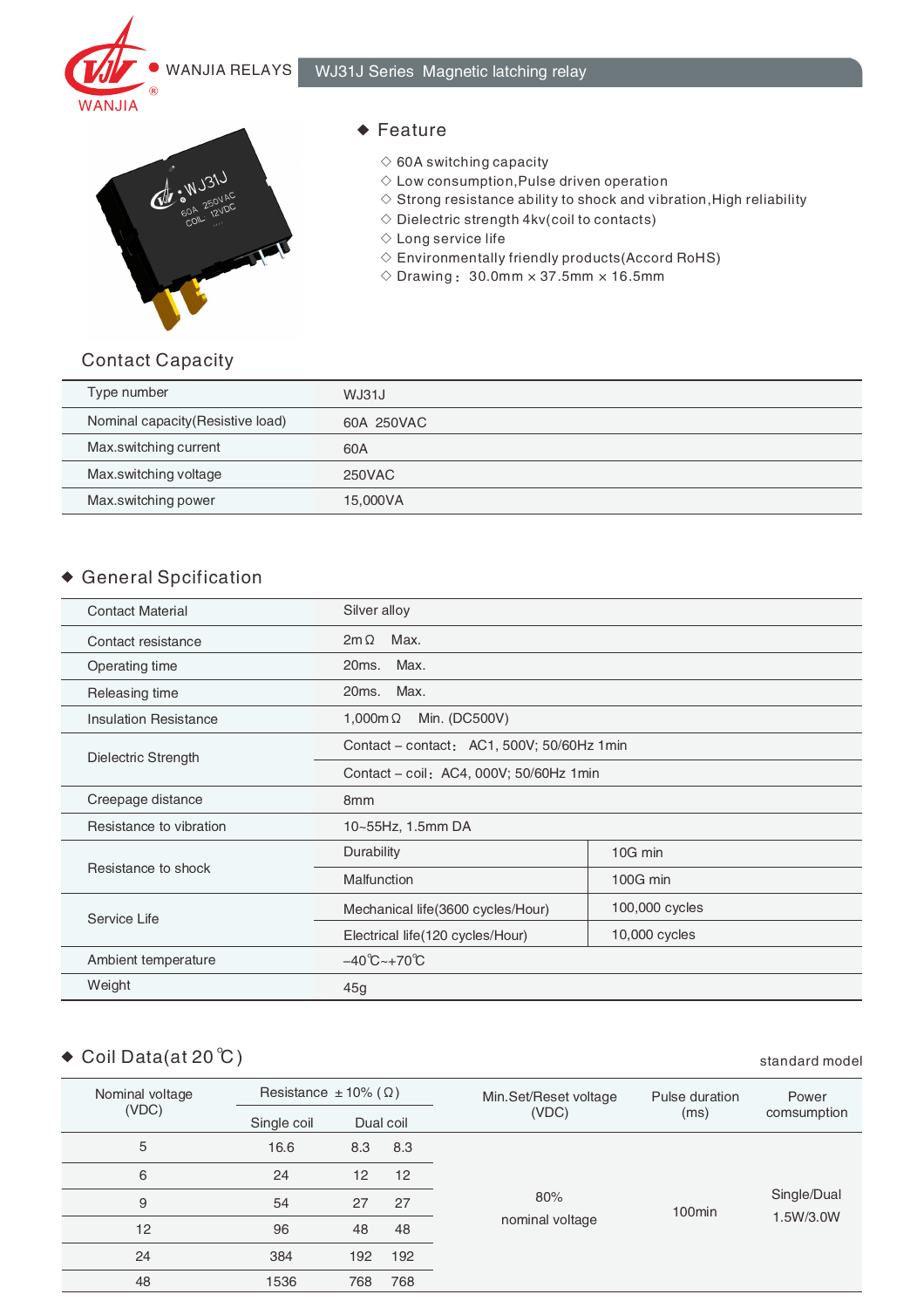#### Ordering information

| WJ31J | 60A | 12 | $\overline{2}$ | <b>XXX</b> |                                            |
|-------|-----|----|----------------|------------|--------------------------------------------|
|       |     |    |                |            | Customized requirements.                   |
|       |     |    |                |            | Coil: 1-Single coil, 2-Dual coil.          |
|       |     |    |                |            | Coil type: D-standard type.                |
|       |     |    |                |            | Rated coil voltage(VDC):06, 09, 12, 24, 48 |
|       |     |    |                |            | Switching Capacity: 60A.                   |
|       |     |    |                |            | Model: WJ31J, Contact Form: 1 Pole         |

#### Demension(Unit: mm)  $\blacklozenge$

Type A Type B



Remark: Unless otherwise specified,  $\times$ 1mm:  $\pm$ 0.2mm;  $1-5$ mm:  $\pm 0.3$ mm;  $>5$ mm:  $\pm 0.4$ mm.



## Typical Application

 $\Diamond$  Energy meter used in smart grid  $\Diamond$  combination switch  $\Diamond$  electrical power

 $3.6$